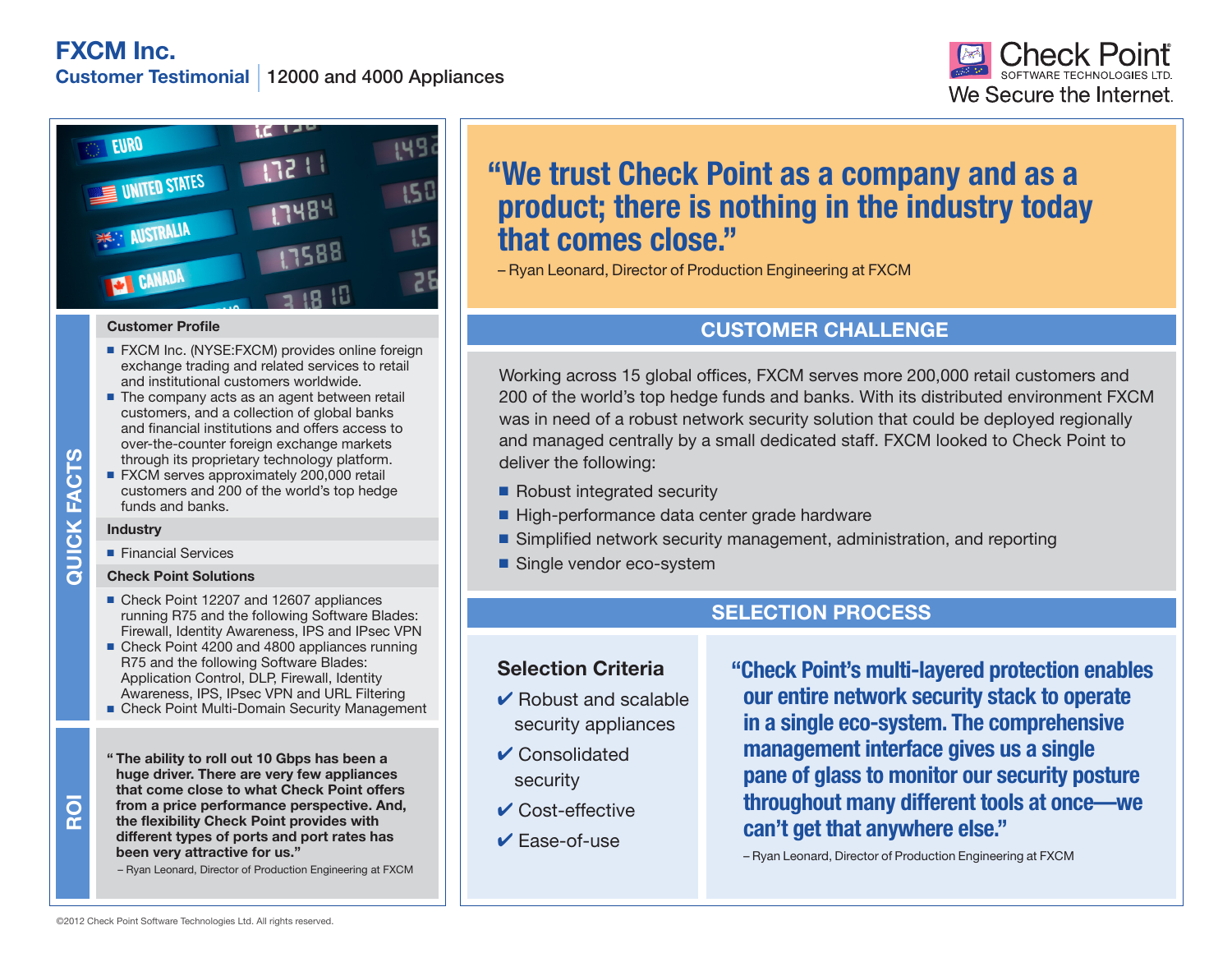

# **THE CHECK POINT SOLUTION CHECK POINT BENEFITS**

# **Check Point Appliances Deliver Integrated High-Performance Protection**

Deployed within FXCM's critical WAN environment, the Check Point 12000 series appliances secure the link between FXCM's data centers, large offices, and liquidity sources. The 12000 appliances offer FXCM a mix of flexibility, performance, and high port density enabling it to support multiple lines at various rates on a single appliance. As a 24x5 shop, FXCM is also constantly concerned with uptime. The 12000 appliances provide hot-swappable redundant hard drives and power supplies to ensure business continuity and serviceability as part of FXCM's comprehensive strategy. Additionally, FXCM utilizes Check 4000 series appliances to secure communication between some of its smaller branch offices and datacenters. The 4000 appliances offer comprehensive security with a mix of Software Blades to provide FXCM with integrated and layered protection.

# **Software Blade Architecture Provides Layered Protection**

With a distributed environment and remote offices spanning the globe, leveraging the Check Point Software Blade Architecture enables FXCM to take a layered approach to security by deploying multiple security tools on individual appliances. This not only increases the company's security posture, it saves time and expense as no additional hardware needs to be purchased, deployed, or configured. "Within our remote sites, it's nice to have the ability to enable different types of technologies, which would normally be a whole different appliance, with just the click of button." – Leonard. FXCM leverages a number of Software Blades for different offices and departments around the world including Firewall, IPsec VPN, IPS, Identity Awareness, Application Control, URL Filtering, and DLP.

# **Centralized Management Simplifies a Complicated Environment**

FXCM leverages Check Point Multi-Domain Security Management to manage, monitor, and administer its global security policies from a single, centralized console. In addition to daily management, FXCM relies on the system to create custom reports for PCI, SOX, CFTC and other domestic and international regulatory audits. Using the SmartCenter dashboard, FXCM is able to show topologies and how its products are deployed as well as basic configurations. "With Check Point, there's a trust factor in the industry, we don't have to go back and forth about our security posture for our firewalls; this saves us days with each audit." – Leonard

#### **Robust, High-performance Appliances**

- High-performance security ensures protection for FXCM's data centers
- Redundancy of hard drives and secondary power supplies ensures uptime in FXCM's highly critical environment

#### **Integrated Security**

- "It's not really one thing that has drawn us to Check Point it's the entire eco-system and how everything works together seamlessly."– Leonard
- The Check Point Software Blade Architecture gives a FXCM flexible, integrated, and extensible security solution

#### **Simplified Management**

- $\blacksquare$  Comprehensive reporting streamlines and shaves days off the auditing processes
- Increased visibility enables FXCM to see its entire security eco-system from "single pane of glass"
- $\blacksquare$  Having one eco-system and having everything contained within it is a life saver for us." – Leonard

# **SUMMARY**

### Robust • Secure • Unified

- Check Point 12000 appliances offer excellent price performance at multi-gigabit speeds
- Superior protection ensures FXCM complies with PCI, SOX and other regulations
- Multi-Domain Security Management enables FXCM to roll out global policies throughout its entire infrastructure with a centralized location for logging updates and authentication

## Total Value – Cost Effective Solution

- Centralized reporting shaves days off FXCMs compliance audits
- Software Blade Architecture provides layered security, simplifies management, and reduces hardware costs
- $\blacksquare$  "The 12200s hit a price point for performance that no other vendor can match." –Leonard

 $\vert 2 \vert$ 

 $\overline{3}$